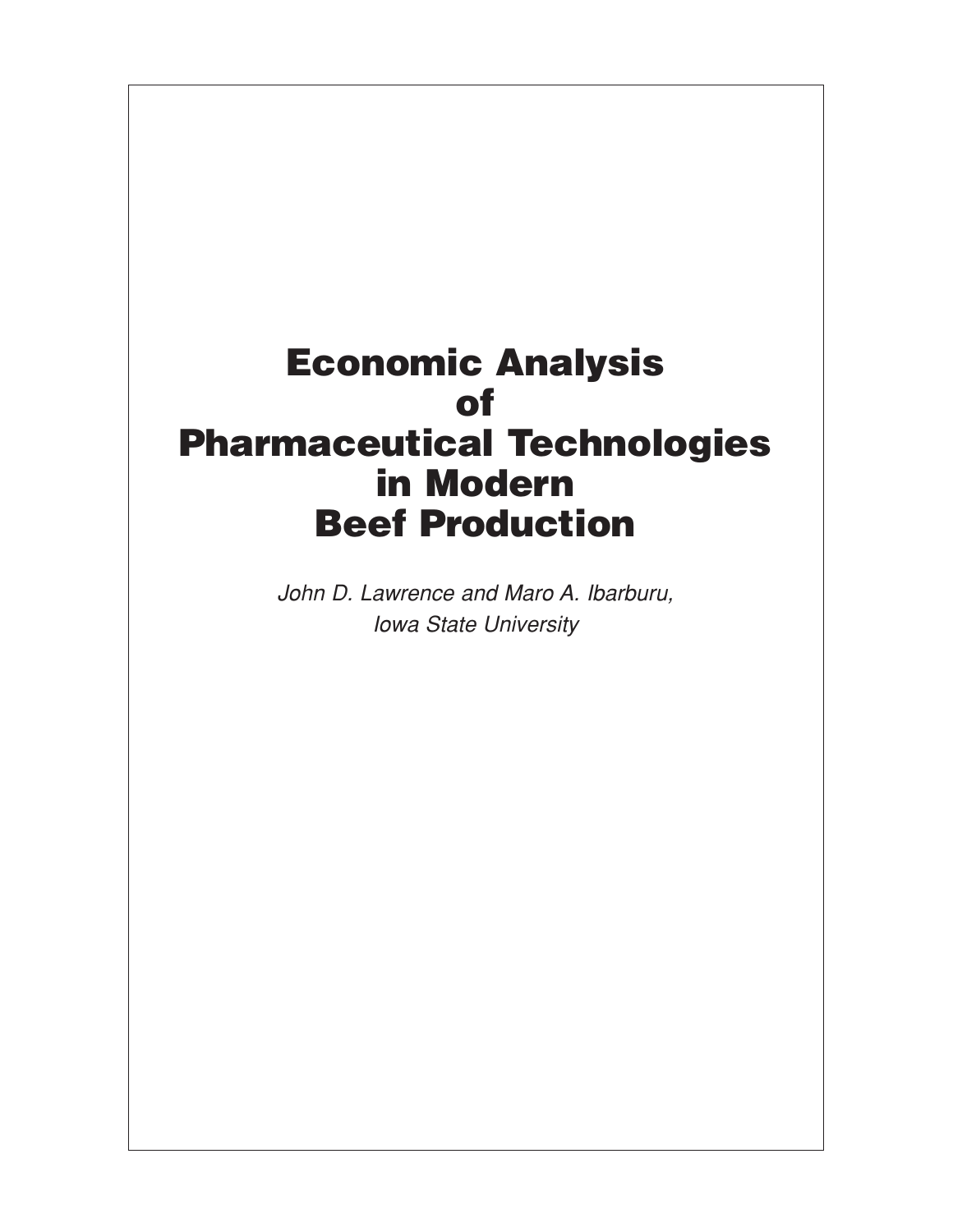### **Executive Summary**

Cattle production is the largest single agricultural sector in the U.S. with cash receipts of \$49.2 billion in 2005. The industry includes more than 980,000 farms with cattle in all 50 states. Like the rest of agriculture, cattle producers have adopted efficiency and quality improving technology to meet consumer demands for a safe, wholesome and affordable food supply. Rod Preston and Tom Elam chronicled the 50-year evolution of beef production technologies and estimated a significant savings of resources to produce our current supply of beef. Conversely, if the U.S. did not use growth enhancing technologies for cattle production, the beef industry and supply would be significantly smaller and beef prices to consumers significantly higher.

This research extends Preston and Elam's earlier work by using meta-analysis to combine information from over 170 research trials evaluating pharmaceutical technologies in the cow-calf, stocker and feedlot segments of beef production. These results were used to estimate the economic value of parasite control, growth promotant implants, subtherapeutic antibiotics, ionophores and beta agonists at the farm/ranch level in 2005. These results were analyzed using the Food and Agriculture Policy Research Institute (FAPRI) model of U.S. agriculture to estimate the impact on beef production, price, and trade if these pharmaceutical technologies were removed from the market.

While much of the discussion about technology use is focused on growth and efficiency in the feedlot sector, animal health and well-being are also important. This analysis found that parasite control in the cowherd has a significant impact on calf production and cost to the beef system. Growth and efficiency-enhancing technologies in the feedlot also have a significant impact on cost of production. These technologies will be particularly important in a bioeconomy-era of higher feed costs.

Using 2005 prices and production levels, the estimated direct cost savings to producers of the five pharmaceutical technologies evaluated was over \$360/ head for the lifetime of the animal. Selling prices would have to increase 36 percent to cover the increase in costs without these technologies. However, producers and consumers adjust to the changing costs. The FAPRI model of the U.S. beef sector shows a:

14% smaller calf crop

18% reduction in U.S. beef production

180% increase in net beef imports

13% increase in retail beef prices

Cattle prices do increase, but not as fast as cost of production. Packers and feedlots adjust to maintain operating margins similar to current levels resulting in lower returns to beef cow herds and a smaller feedlot and packing industry. Pork and poultry production expand to fill this void for domestic and export customers.

Some consumers are requesting natural or organically produced beef and research suggests that a portion of these consumers are willing to pay a premium for such products. However, the complete elimination of efficiency-enhancing technologies will result in high beef prices to all consumers and the U.S. would need to import significantly more beef to meet its demand. The smaller beef industry would mean fewer cattle operations and less employment in rural communities.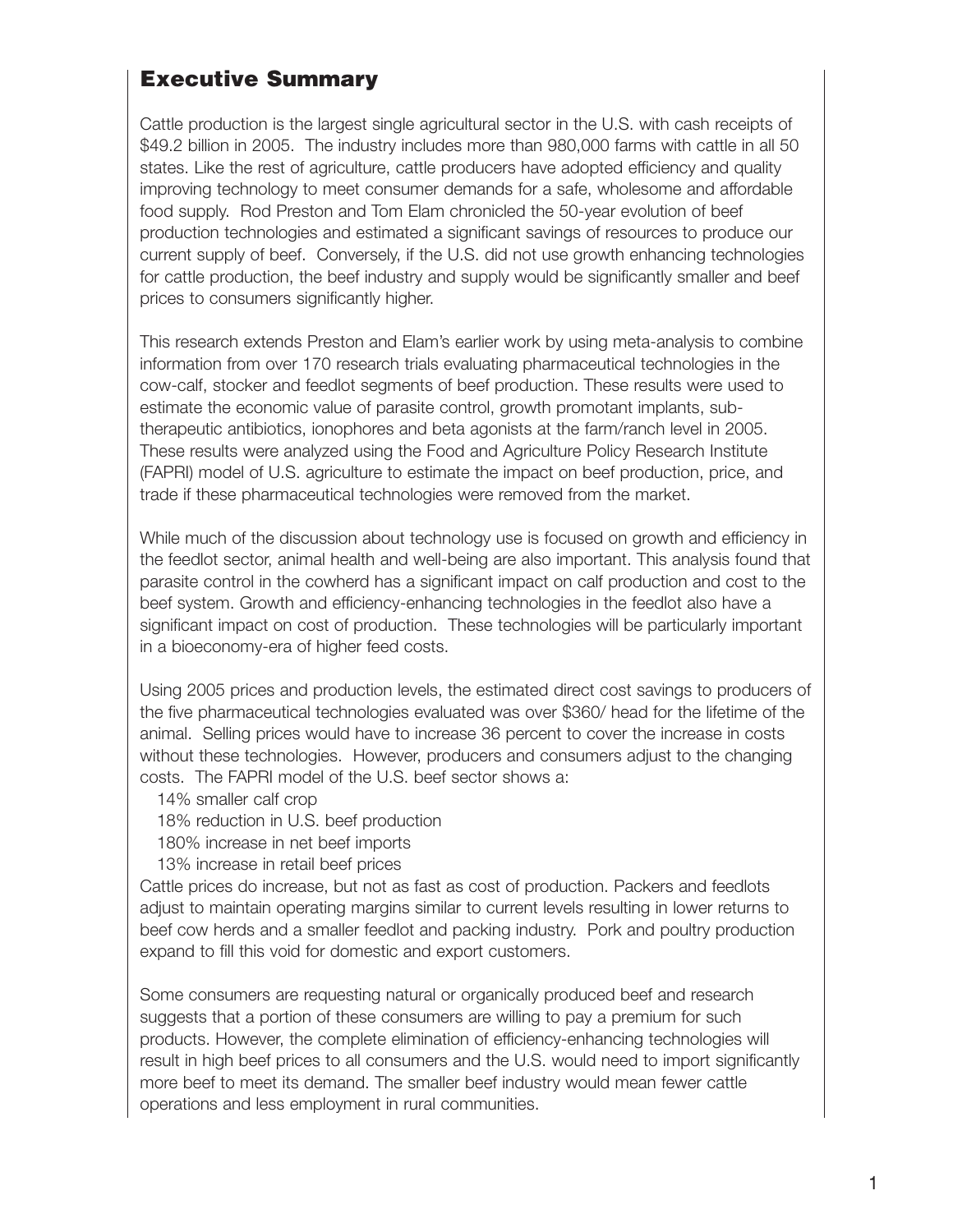### **Economic Analysis of Pharmaceutical Technologies in Modern Beef Production**

John D. Lawrence and Maro A. Ibarburu, Iowa State University

Cattle production is the largest single agricultural sector in the U.S. with cash receipts of \$49.2 billion in 2005. The industry includes more than 980,000 farms with cattle in all 50 states. These operations vary from small, extensively managed range and pasture-grazing herds to large intensively-managed feedlots. While resources and management may differ. all cattle operations, like much of agriculture, face narrow operating margins because of the competitiveness of global markets. Also, like the rest of agriculture, cattle producers have adopted efficiency and quality-improving technology to meet consumer demands for a safe, wholesome and affordable food supply.

Preston and Elam chronicled the 50-year evolution of beef production technologies and estimated the benefit of the various technologies. The accumulation of these technologies has resulted in a significant savings of resources by reducing the inputs of pasture, range and cropland required to produce our current supply of beef. Conversely, if U.S. producers used only the resources currently used in cattle production, the supply of beef would be significantly smaller and beef prices to consumers significantly higher.

The purpose of this paper is to evaluate the impact of pharmaceutical technologies on the beef industry at a point in time, more specifically, 2005. The objectives are two-fold:

- Estimate the farm or ranch level economic costs and benefits of selected pharmaceutical technologies under current market conditions.
- Estimate the aggregate impact on U.S. beef production, trade and consumer prices if these technologies did not exist.

Following a brief literature review is a description of the methodology used to summarize the numerous individual research projects into regional cost-of-production estimates for cow-calf, stocker and feedlot enterprises. Then these farm/ranch-level impacts are used in the FAPRI model of U.S. agriculture to estimate the impact on beef production, trade and prices. The final section will summarize the analysis, discuss winners and losers and identify the key elements that may alter the results.

# **Introduction**

Beef cattle producers regularly use technologies to improve animal health and comfort as well as to enhance performance and profitability. These technologies include parasite control, ionophores and growth promotants. Their adoption rate is relatively high because of their effectiveness and economic return, but this rate differs for cowherds, stockers and feedlots. National surveys have documented adoption rates by producers and numerous controlled research studies have documented the performance impact. These research studies are summarized here.

Nearly 73 percent of the cow-calf operations dewormed cattle and 84 percent of the cows received some injections in 1996 (Calf Health and Productivity Audit, 1997). Individual trials show the effect of dewormers on pregnancy rate ranged from an increase of 2.4 percent (Purvis et al., 1994) to 120 percent (Larson et al., 1992). The dewormer's effect on the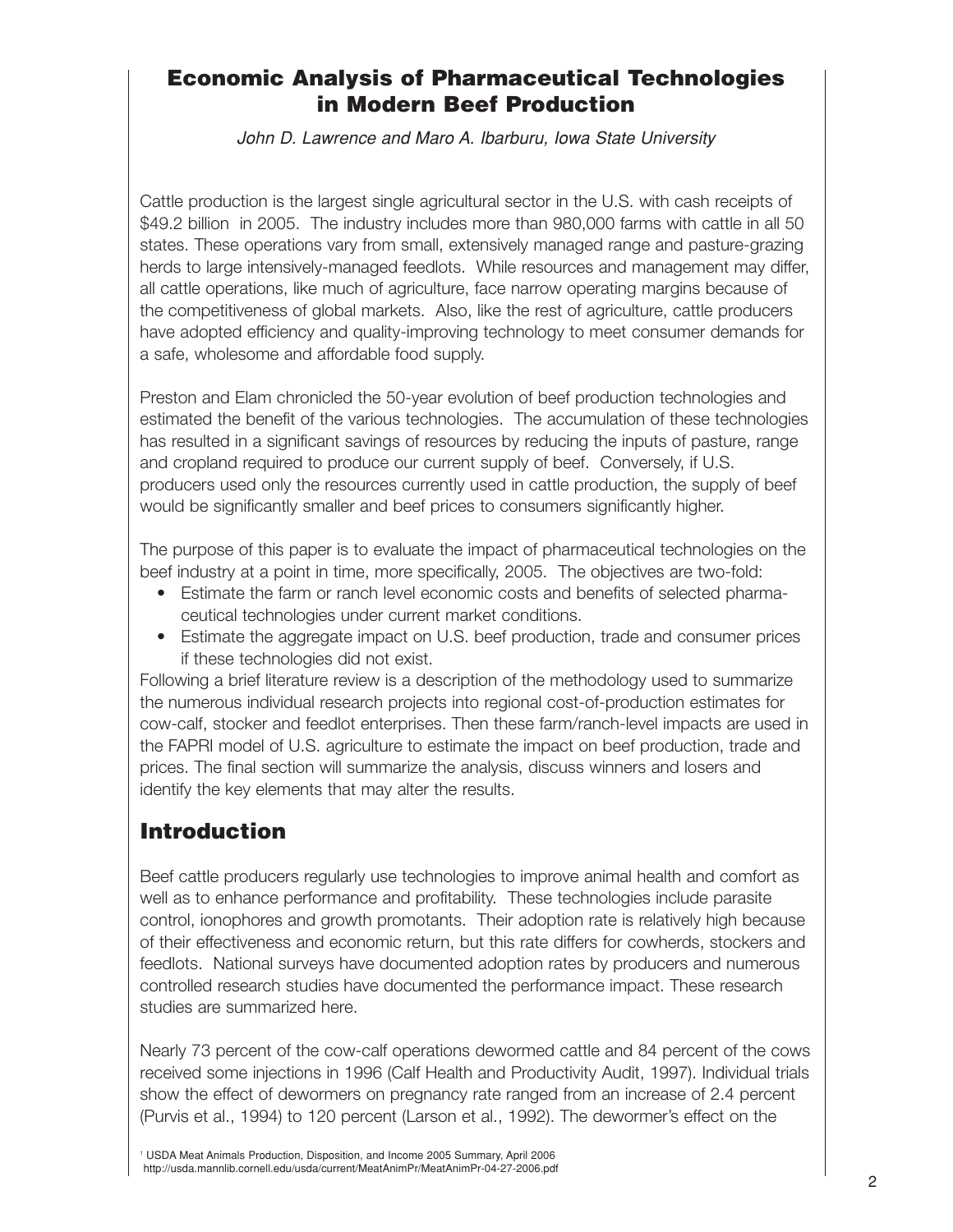weaning weight ranged from an increase of nearly 0.3 percent (Stroh et al., 1999) to over 13 percent (Stromberg et al., 1997).

An estimated 14 percent of all cow-calf operations used some implants in calves prior to weaning. The Calf Health and Productivity Audit (1997) showed the use of implants prior to weaning was more common in the largest operations (55 percent) compared to the smallest operations (9 percent). Individual trial effects of the growth promotant implants on weaning weight ranged from a slight increase of 0.3 percent (Simms et al.,1983) to an increase of 10.7 percent (Wallace et al.,1984) A large percentage of cow-calf operations (81 percent) used some form of fly control (Calf Health and Productivity Audit,1997). Individual trials measuring the effect of fly control on calves' average daily gain (ADG) ranged from an increase of 0.3 percent (Quisenberry and Strohbehn, 1984) to 21 percent (Lynch et al.,1982).

Individual trial effects on stocker cattle's ADG differed across trials and technologies. Studies on deworming ranged from a decrease of 9 percent (Mertz, Hildreth and Epperson, 2005) to an increase of 191 percent (Sanson et al., 2003). Similar studies on growth promotant implants showed ADG ranged from a decrease of 0.6 percent (Brazle, 1996) to an increase of 45 percent (Brazle, 1988). Meanwhile, the effect of sub-therapeutic antibiotic use in stockers ranged from a decrease of 21 percent (Brazle and Kuhl, 1989) to an increase of 27 percent (Brazle and Kuhl, 1989). Finally, effects of ionophores on stocker ADG ranged from a decrease of near 3 percent (Corah and Brazle, 1986) to an increase of 24 percent (Lomas, 1982).

Feedlots are significant users of technologies. Overall, 92 percent of all feedlots use growth promoting implants when cattle are place on feed. The use of implants is more common in the largest operations (99.6 percent) compared to the smallest operations (89.5 percent) (Baseline Reference of Feedlot Management Practices, 1999). Individual trials on growth promoting implants reported a range in ADG from a decrease of near 5 percent (Foutz et al., 1997) to an increase of near 38.6 percent (Gerken et al., 1995) with an average value near 14 percent. The range in individual trial effects of growth promoting implants on feed to gain (FTG) ranged from an increase of 7.7 percent (Henricks et al., 1997) to a decrease of 22.8 percent (Gerken et al., 1995) with an average of an 8.8 percent decrease in FTG.

Eighty-three percent of the feedlots used some antimicrobials in feed or water with the incidence of antimicrobial use being higher for animals placed on feed at 700 lbs or less (Health Management and Biosecurity in U.S. Feedlots, 1999). Results from individual trials measuring the effects of sub-therapeutic antibiotics on ADG ranged from a decrease of 9 percent (Ramsey et al., 2000) to an increase of 11 percent (Zinn, Song and Lindsey, 1991). Individual studies of sub-therapeutic antibiotics on FTG ranged from an increase of 19 percent (Rogers et al., 1995) to a decrease of 8 percent (Lee and Laudert, 1984).

Overall, 93 percent of feedlot operations fed ionophores, and 46 percent fed coccidiostats (Health Management and Biosecurity in U.S. Feedlots, 1999). A higher percentage of operations in the Central region fed probiotics (34 percent) compared to operations in other regions (13 percent). The list of additives is not mutually exclusive since operations may have used more than one additive (Health Management and Biosecurity in U.S. Feedlots, 1999). The results of ionophore research on ADG in feedlot cattle ranged from a decrease of 20 percent (Brandt and Pope, 1992) to an increase of 20 percent (Spires et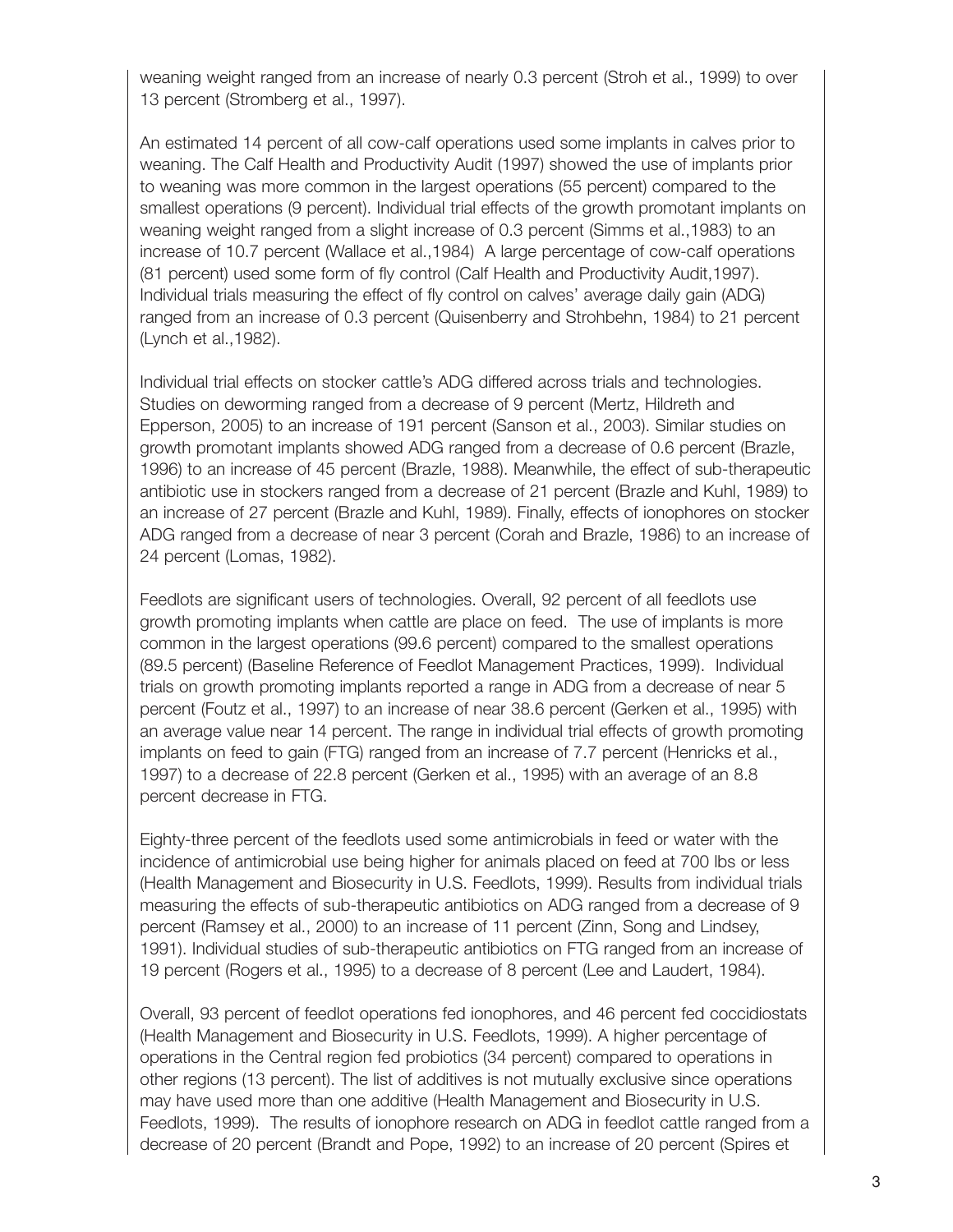al., 1990). Individual trials evaluating effects of ionophores on FTG ranged from an increase of 7 percent (Brandt and Pope, 1992) to a decrease of 19 percent (Lomas, 1983).

Parasiticides and avermectins are the most commonly used products, with some type of dewormer used in over 99 percent of feedlots (Health Management and Biosecurity in U.S. Feedlots, 1999). Ninety-nine percent of feedlots also regularly use some method of fly control (Health Management and Biosecurity in U.S. Feedlots, 1999). Approximately 98 percent of feedlot operations vaccinate against respiratory diseases and 86 percent of operations vaccinate against clostridial diseases as part of the initial processing of incoming cattle. Ninety-two percent of the feedlots implant steers and 96 percent treat for parasites shortly after placement in the feedlot (Health Management and Biosecurity in U.S. Feedlots, 1999). MGA® was fed to all of the female cattle on 62 percent of the large operations and 46 percent of the small operations that placed female cattle on feed (Health Management and Biosecurity in U.S. Feedlots, 1999).

In summary, pharmaceutical technologies are widely used in all segments of the cattle industry. Some, such as parasite control, are used in all segments. A high percentage of feedlots use several technologies. While these technologies are generally beneficial for animal performance and profitability, individual research trial results do vary. This difference likely reflects the specific nutritional, environmental and genetic conditions of animals in the study. Consequently, it is difficult to apply the results from any one research trial to the broader industry. In the following section, we discuss a procedure for systematically combining the numerous research results to arrive at a representative value and a distribution of expected impact from the use of these technologies in the cattle industry.

# **Methodology**

The purpose of this study is to evaluate the overall value of pharmaceutical technologies by estimating the cost of eliminating their use in each of the beef cattle production segments (cow-calf, stocker and feedlots). The pharmaceutical products analyzed are: parasite control, growth promotant implants, sub-therapeutic antibiotics, ionophores, and beta agonists. Meta-analysis (a set of techniques to integrate empirical studies of the same or similar issues) was used to combine numerous individual research studies of these pharmaceutical technologies. It is a highly valuable way to review and summarize research literature, and is now widely used in medicine and the social sciences. This analysis reviewed over 170 published articles and incorporated the mean responses, variation (standard deviation) and size of the studies evaluated. Where there was not enough information reported in the literature for a particular technology, a similar approach was used to combine the results of the studies to arrive at a mean and the largest standard deviation that would be significant at P<0.05. Given the combined distribution, a Montecarlo simulation of 20,000 events of the expected effect of the technology on production parameters was generated for each product in each production system where information was available. The output of this step is the change in production and/or efficiency resulting from using an individual technology versus not using it. Later, the procedure is used to look at a combination of often-used technologies compared to no technologies. Finally, these production and efficiency parameters are put into a farm/ranch level cost-of-production budget to estimate the cost and benefit of pharmaceutical technologies on a per-head basis. In the next section, these net return results were analyzed using the FAPRI aggregate model of U.S. agriculture to determine the broader impact of pharmaceutical use on resource use, trade and food prices.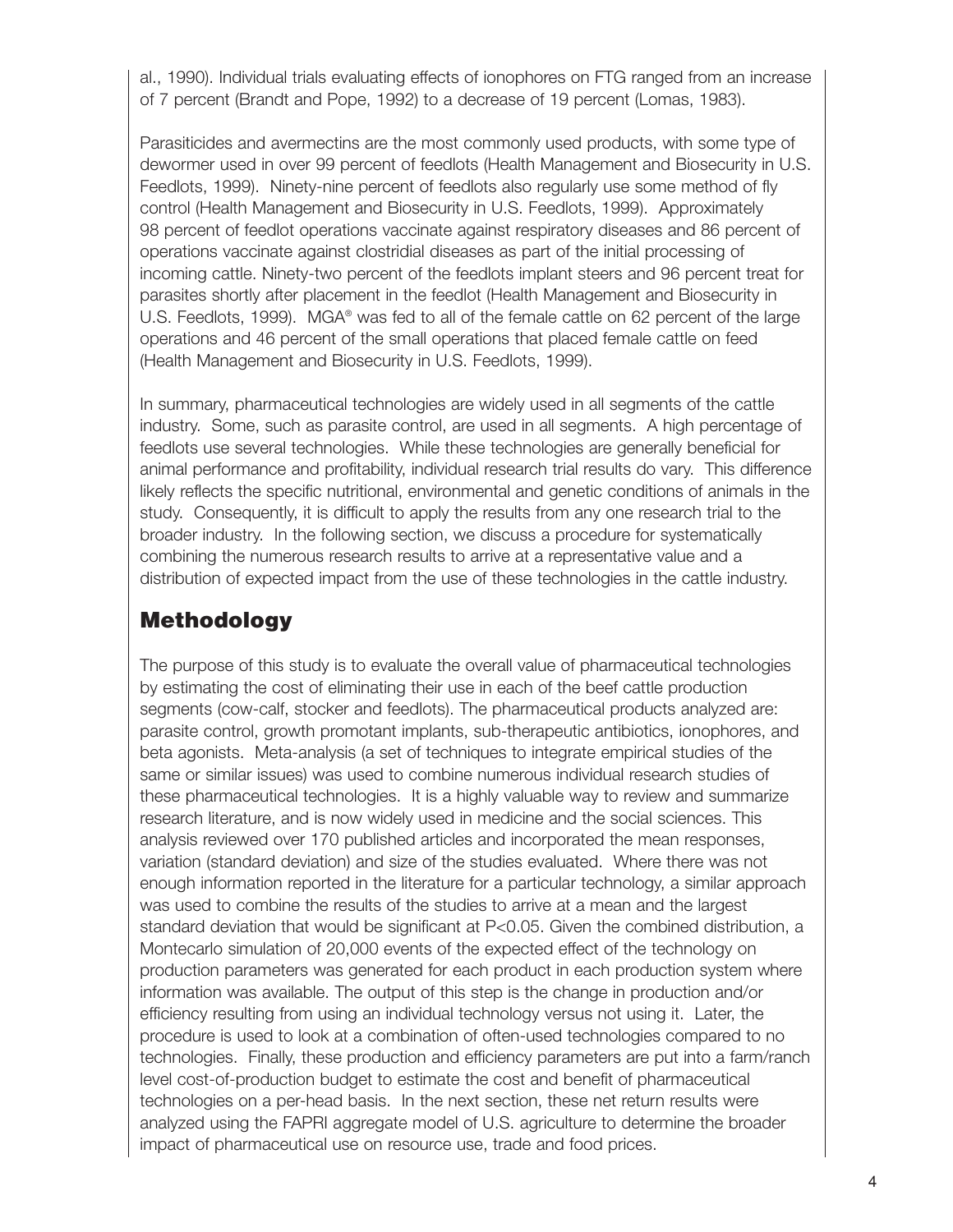| Region           | States in region                        | University budgets used |
|------------------|-----------------------------------------|-------------------------|
| Cow-calf         |                                         |                         |
| Southeast        | LA, MS, FL, AL, GA, TN, SC, NC, VA, WV, | Louisiana               |
|                  | ΚY                                      |                         |
| North Central    | ND, SD, NE, KS                          | North Dakota            |
| South Central    | OK, TX                                  | Texas                   |
| Central          | MN, WI, IA, MO, AR, IL, MI, IN, OH      | Missouri                |
| <b>Northeast</b> | New England States                      | Pennsylvania            |
| West             | WA, OR, CA, NV, ID, MT, UT, WY, CO, AZ, | Colorado                |
|                  | NM.                                     |                         |
| <b>Stocker</b>   |                                         |                         |
| Southeast        | LA, MS, FL, AL, GA, TN, SC, NC, VA, WV, | Louisiana               |
|                  | KY                                      |                         |
| North Central    | ND, SD, NE, KS                          | Kansas                  |
| South Central    | OK, TX                                  | Oklahoma and Texas      |
| Central          | MN, WI, IA, MO, AR, IL, MI, IN, OH      | Missouri                |
| West             | WA, OR, CA, NV, ID, MT, UT, WY, CO, AZ, | Colorado                |
|                  | NM.                                     |                         |

#### **Table 1**. Beef Cow-calf and Stocker Regions Identified for Budgeting Purposes

The cattle industry was divided into three production segments: cow-calf, stocker and feedlot, and into geographical regions where appropriate. Six cow-calf and five stocker regions were identified (Table 1). Feedlot production was treated as one region because the diets and use of technologies are similar across all major feedlot regions. Cost-ofproduction budgets for these three segments were developed using selected University extension budgets for major production states in each region. For cow-calf operations, the literature reports changes in pregnancy rate, weaning weight and calf ADG as a response to the use of pharmaceutical products. For stocker operations, the literature reports changes in ADG. There is limited evidence of reduction in death loss as a response to the use of pharmaceutical products. The literature reports that using pharmaceutical products in feedlots leads to changes in ADG, FTG, average marbling score and average yield grade.

Beginning with the mean and standard deviation summarized from existing literature for the expected impacts of the pharmaceutical technologies of interest, 20,000 observations (unless otherwise noted) of effects of each product in production efficiencies were generated using simulations. The rank correlation between variables was included in the random generation of the distribution. These variables are then entered into the regional budgets, weighted by the location of the U.S. inventory to generate the expected dollar impact of removing the technologies. Initial cattle and corn prices are average 2005 prices reported by the USDA. A sensitivity analysis was run to determine how robust the results are to changes in feed price and feeder cattle price. This procedure resulted in an average farm/ranch level net return and the risk of returns associated with removing these pharmaceutical technologies.

### **Cow-calf segment**

Six regional cow-calf operation budgets were used to evaluate the cost of eliminating pharmaceutical products (Table 1). Representative cull cow prices were developed based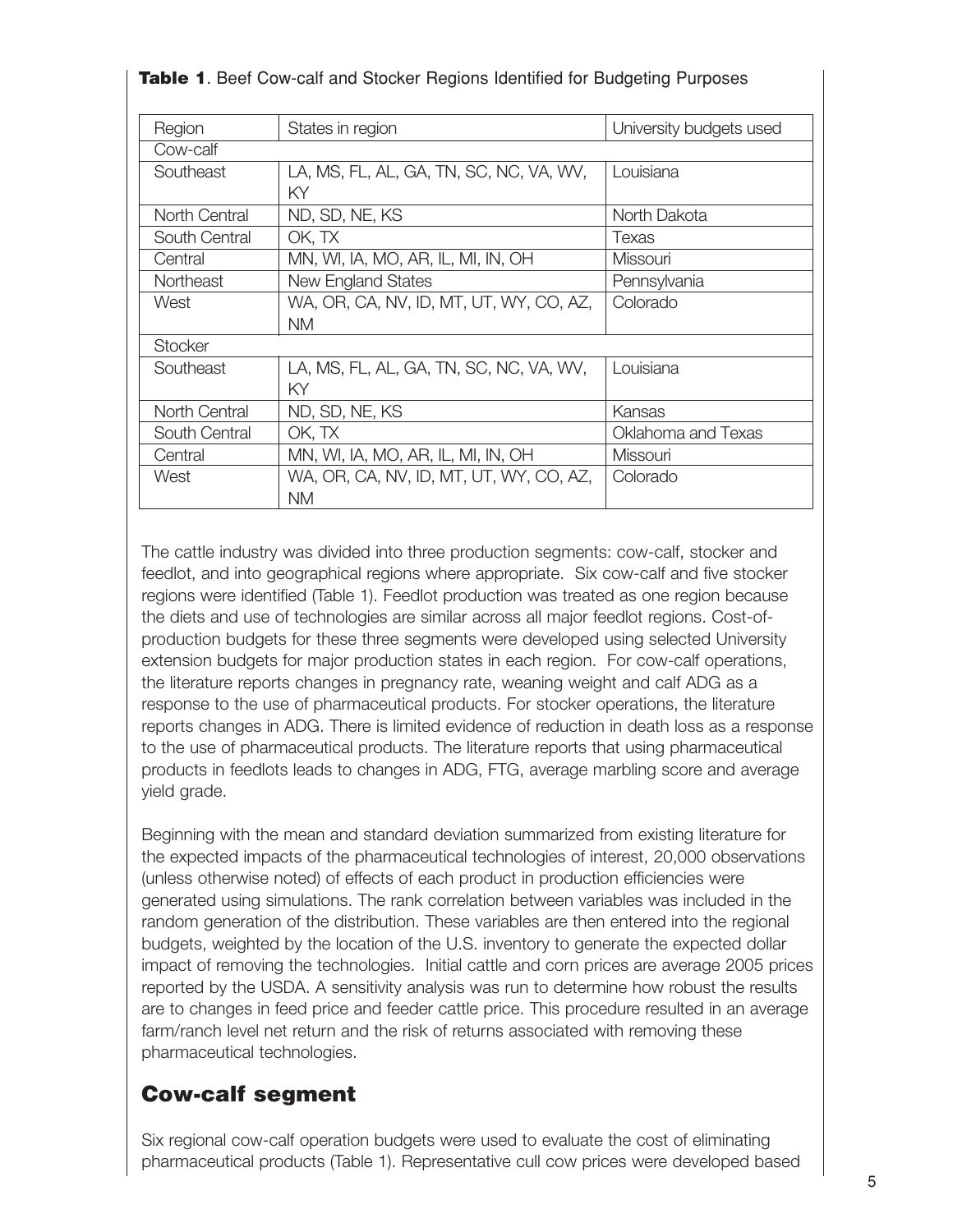on the average of the monthly Auction Cattle Prices for the year 2005 as reported by the USDA Agricultural Marketing Service. The prices used were from:

West: Colorado, Washington, Montana, New Mexico, Oregon, and Wyoming North Central: Kansas South Central: Texas and Oklahoma Central: Missouri Southeast: Tennessee, Georgia and Alabama Northeast: Pennsylvania

The estimated feed cost across the regions ranged from \$183/cow/year to \$247/cow/year. Annual veterinary and health products cost ranged from \$10/cow/year to \$25/cow/year. Additional cost for the pharmaceutical technologies were not included in the analysis, nor was this budget item changed when the technologies were removed The only changes in production efficiency for cow-calf operations that is consistently reported in the literature is the effect of the technologies on pregnancy rate, average daily gain (ADG) and calf weaning weight. Therefore, we have only included changes of pregnancy rate and calf weaning weight in the program. We assumed that the calves are weaned on a fixed date and sold at weaning. The changes in calf ADG affect the weaning weight and, therefore, the sale weight. It is assumed that feed consumption is the same at higher weaning weights as it is at lower weaning weights when pharmaceutical technology is used. This analysis is based only on the impact of pregnancy rate and sale weight and not on any value difference due to a prescribed vaccination or treatment program. A sensitivity analysis determined that the results are robust to changes in feed costs in all cases.

# **Results**

Table 2 shows the estimated effects of three different technologies (growth promoting implants, dewormers, fly control) on weaning rate and weaning weight. Deworming is the technology that affects weaning rate (includes both pregnancy rate and survival rate of the calf) the most, with an expected value of 23 percent. This is a very large impact, which explains why 73 percent of beef cowherds are de-wormed. The three technologies have similar impact on the weaning weight. All the effects are different than 0 with 99 percent confidence.

|                           | Wean Rate<br>Effect<br>Std. Frror |        | Wean Weight |            |
|---------------------------|-----------------------------------|--------|-------------|------------|
|                           |                                   |        | Effect      | Std. Error |
| Growth Promoting Implants | $2.54\%$                          | 0.0049 | $3.07\%$    | 0.0023     |
| <b>Dewormers</b>          | 23.62%                            | 0.0600 | 4.24%       | 0.0033     |
| <b>Fly Control</b>        | nd                                | nd     | $2.56\%$    | 0.0048     |

#### **Table 2.** Impact of Pharmaceutical Technologies on Beef Cowherd Weaning Rate and Weight

The larger the effect of a technology on production efficiency, the larger its effect on cost of production. The expected impact on the breakeven selling price of eliminating the dewormers was 34.3 percent, which represents an added cost of \$165.47/head produced (Table 3). The second most important technology is growth promoting implants, which have an effect of 5.8 percent on the breakeven price and \$28.03/head increase in costs.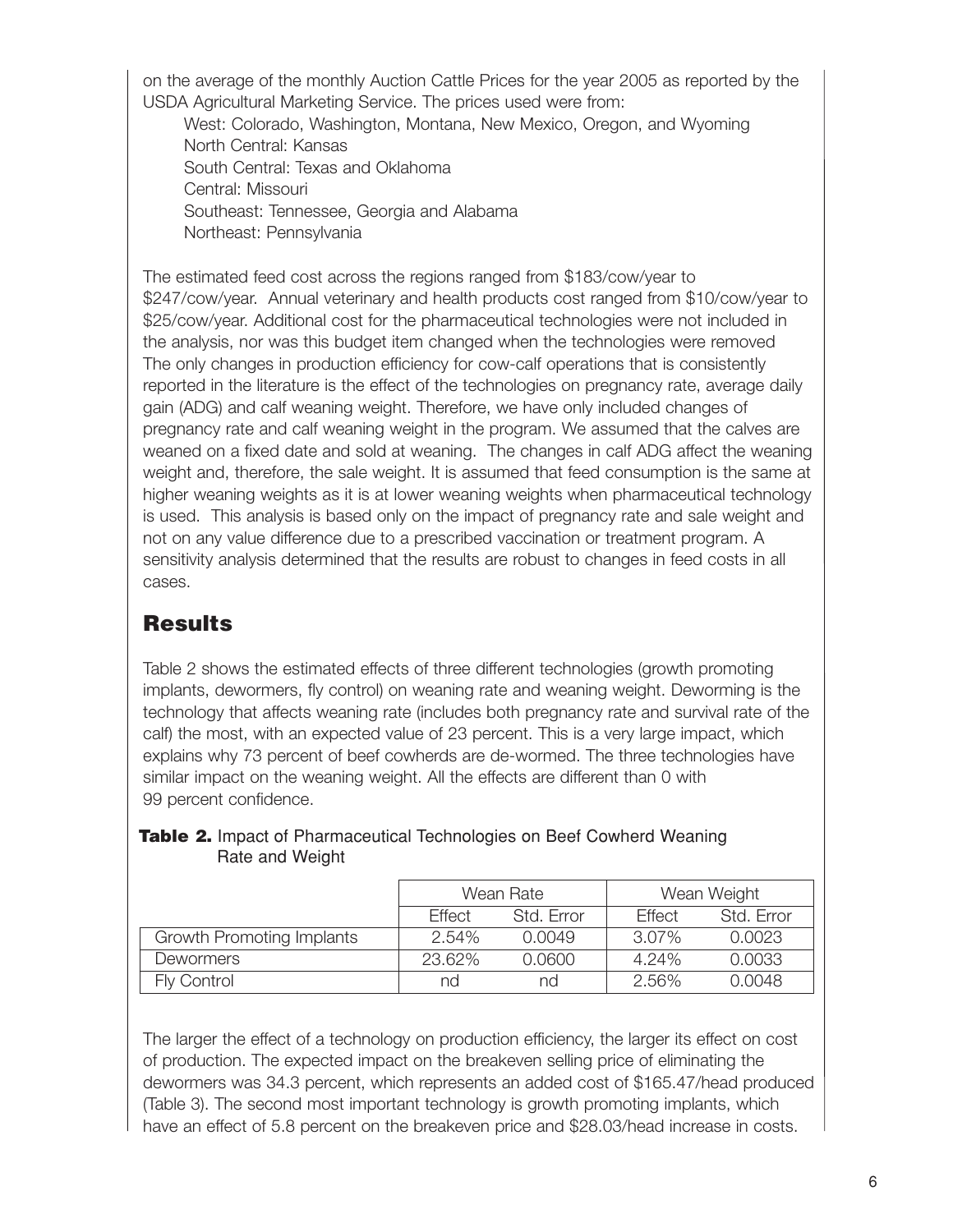In combination, these three technologies have a significant impact on the cost of production in beef cow operations. Removing these three technologies is expected to increase the breakeven selling price nearly 47 percent or \$225/head with the results being different than 0 with a 99 percent confidence. In many cases, producers have a fixed land base which limits the number of beef cows they can maintain. As weaning rate and weight decrease, there are fewer calves sold to cover the cost of maintaining the herd. Producers must still retain replacement heifers but do so from a smaller number of calves. Thus, the cost-per-calf sold increases dramatically.

|                                  | Breakeven price |            |        | Cost per head |
|----------------------------------|-----------------|------------|--------|---------------|
| Technology                       | Mean            | Std. Error | Mean   | Std. Error    |
| <b>Growth Promoting Implants</b> | 5.80%           | 0.00011    | 28.03  | 0.05          |
| Dewormers                        | 34.34%          | 0.00048    | 165.47 | 0.23          |
| Fly control                      | 3.05%           | 0.00012    | 14.71  | 0.06          |
| All technologies                 | 46.78%          | 0.00057    | 225.55 | 0.28          |

#### **Table 3.** Estimated Impact on Breakeven Selling Price and Cost of Production from Removing Pharmaceutical Technologies from the Beef Cowherd

The results are robust to changes in feed cost (Table 4). Feed prices are simulated as 20 percent higher or lower to evaluate the impact of pharmaceutical technologies under different price scenarios. The efficiency gains of the technologies are more important at higher feed prices.

#### Table 4. Sensitivity of Eliminating All Product on Beef Cowherds when Feed Prices are 20 percent Higher or Lower

|                 | Breakeven price |            | Cost per head |            |
|-----------------|-----------------|------------|---------------|------------|
|                 | Mean            | Std. Frror | Mean          | Std. Error |
| <b>Baseline</b> | 46.78%          | 0.00057    | 225.55        | 0.28       |
| Feed price up   | 46.90%          | 0.00058    | 247.13        | 0.31       |
| Feed price down | 46.63%          | 0.00057    | 203.98        | 0.26       |

# **Stocker Operations**

Five regional stocker operation budgets were used to evaluate the cost of eliminating pharmaceutical technologies. The budgets represent the West, North Central, South Central, Central and Southeast regions, and were weighted by stocker cattle inventories to represent a national impact. Representative feeder-cattle prices for each weight range were developed based on the average of the monthly Auction Cattle Prices reported for the year 2005 as reported by the USDA Agricultural Marketing Service. The prices used were:

West: Colorado, Washington, Montana, New Mexico, Oregon, and Wyoming North Central: Kansas South Central: Texas and Oklahoma Central: Missouri Southeast: Tennessee, Georgia and Alabama auctions

In 2005, the estimated feed cost across the regions ranged from \$0.30/day to \$0.45/day. The labor cost ranged from \$6/head to \$24/head. Veterinary and health product costs were estimated at \$10/head. Additional costs for the pharmaceutical technologies were not included in the analysis, nor was this budget item changed when the technologies were removed.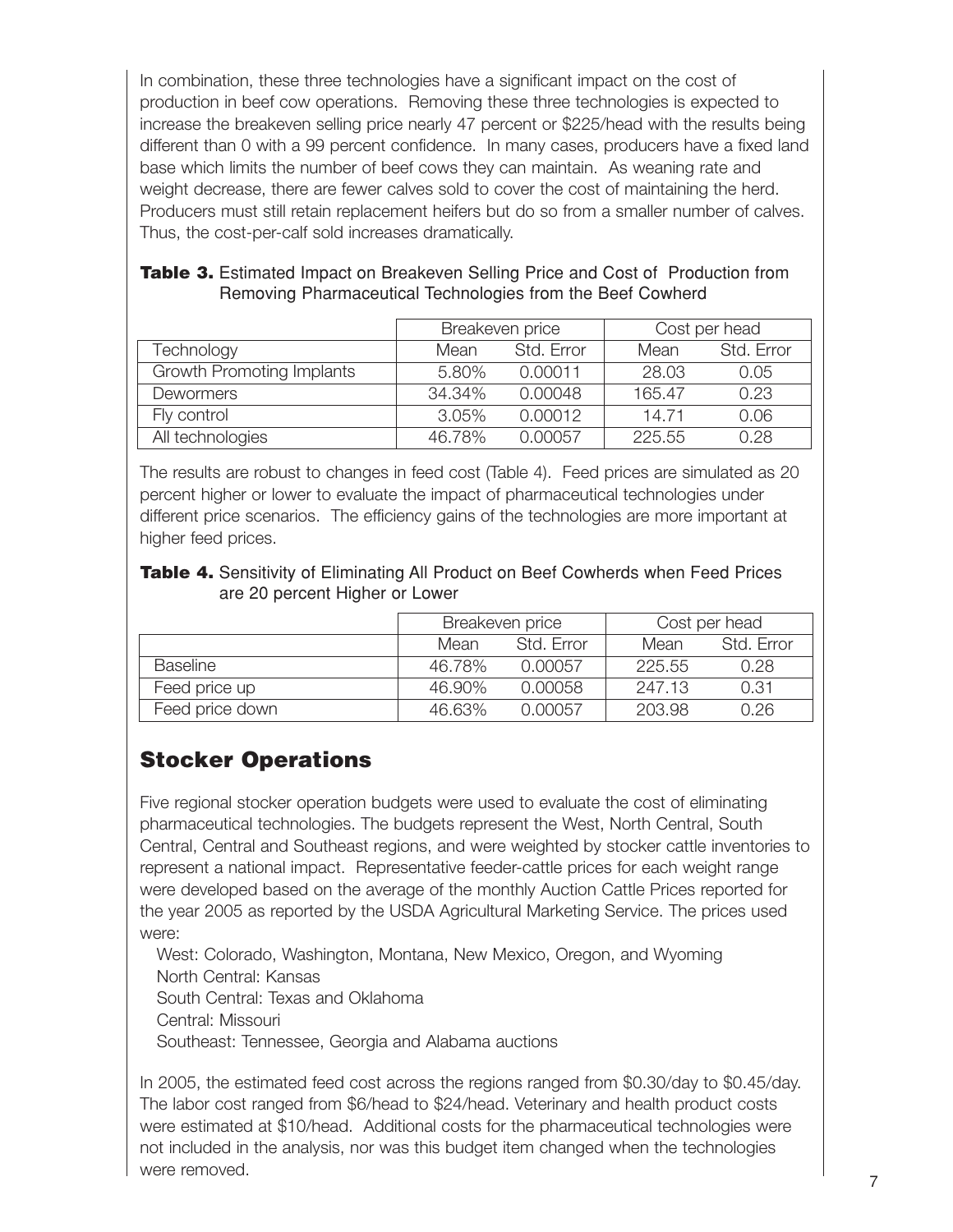Because ADG is the only change in production efficiency for stocker operations that is attributed to technology and is consistently reported in the literature, it was the only parameter included in the analysis. We assumed that the animals were sold when they reach a desired live weight. The changes in ADG affect the number of days the cattle remain in the operation to reach the desired final weight and, therefore, impact costs.

Montecarlo simulations were repeated for 20,000 draws from each distribution of the effect of each technology on ADG. The resulting values were used to estimate the breakeven price if each technology were eliminated from the stocker production systems. The change in the expected cost was estimated as the average breakeven price without the technology compared to the average breakeven price with the technology. A sensitivity analysis was run to determine the impact of 20 percent higher or lower feed prices and 10 percent higher or lower calf prices.

### **Results**

Table 5 shows the estimated effects of five different technologies (implants, ionophores, sub-therapeutic antibiotics, dewormers, fly control) on ADG. All the effects are different than 0 with 99 percent confidence. Dewormers and growth promoting implants are the two technologies that affect ADG the most in stocker operations. The impact of ionophores, sub-therapeutic antibiotics and fly control were all similar, but less than implants and dewormers.

|                             | <b>Effect</b> | Std. Error |
|-----------------------------|---------------|------------|
| Implants                    | 12.85%        | 0.0062     |
| <i>lonophores</i>           | 7.74%         | 0.0094     |
| Sub-therapeutic antibiotics | 6.87%         | 0.0127     |
| <b>Dewormers</b>            | 17.79%        | 0.0106     |
| Fly control                 | 8.09%         | 0.0103     |

| Table 5. Effect of Pharmaceutical Technologies on Average Daily Gain in Stocker Cattle |  |  |
|----------------------------------------------------------------------------------------|--|--|
|                                                                                        |  |  |

The greater the effect of a technology on production efficiency, the larger its impact on cost of production. Eliminating dewormers affected the breakeven price by 2.7 percent, which represented a cost of \$20.77/head produced (Table 6). The second most important technologies are growth promoting implants which have an effect of 2.3 percent on the breakeven price, a cost of \$18.19/head. Ionophores and sub-therapeutic antibiotics have an expected cost-of-production impact of \$11.51/head and \$9.57/head, respectively. Fly control has a smaller impact. All the results are robust to changes in feed prices and feeder cattle prices.

#### **Table 6.** Estimated Cost of Production Impact of Pharmaceutical Technologies in Stocker Operations

|                             | Breakeven price    |         |       | Cost per head |
|-----------------------------|--------------------|---------|-------|---------------|
| Technology                  | Std. Error<br>Mean |         | Mean  | Std. Error    |
| <b>Implants</b>             | 2.31%              | 0.00005 | 18.19 | 0.04          |
| lonophores                  | 1.46%              | 0.00006 | 11.51 | 0.05          |
| Sub-therapeutic antibiotics | 1.22%              | 0.00011 | 9.57  | 0.08          |
| Dewormers                   | 2.74%              | 0.00020 | 20.77 | 0.15          |
| Fly control                 | 0.80%              | 0.00008 | 6.28  | 0.06          |
| All technologies            | 10.40%             | 0.00037 | 80.79 | 0.28          |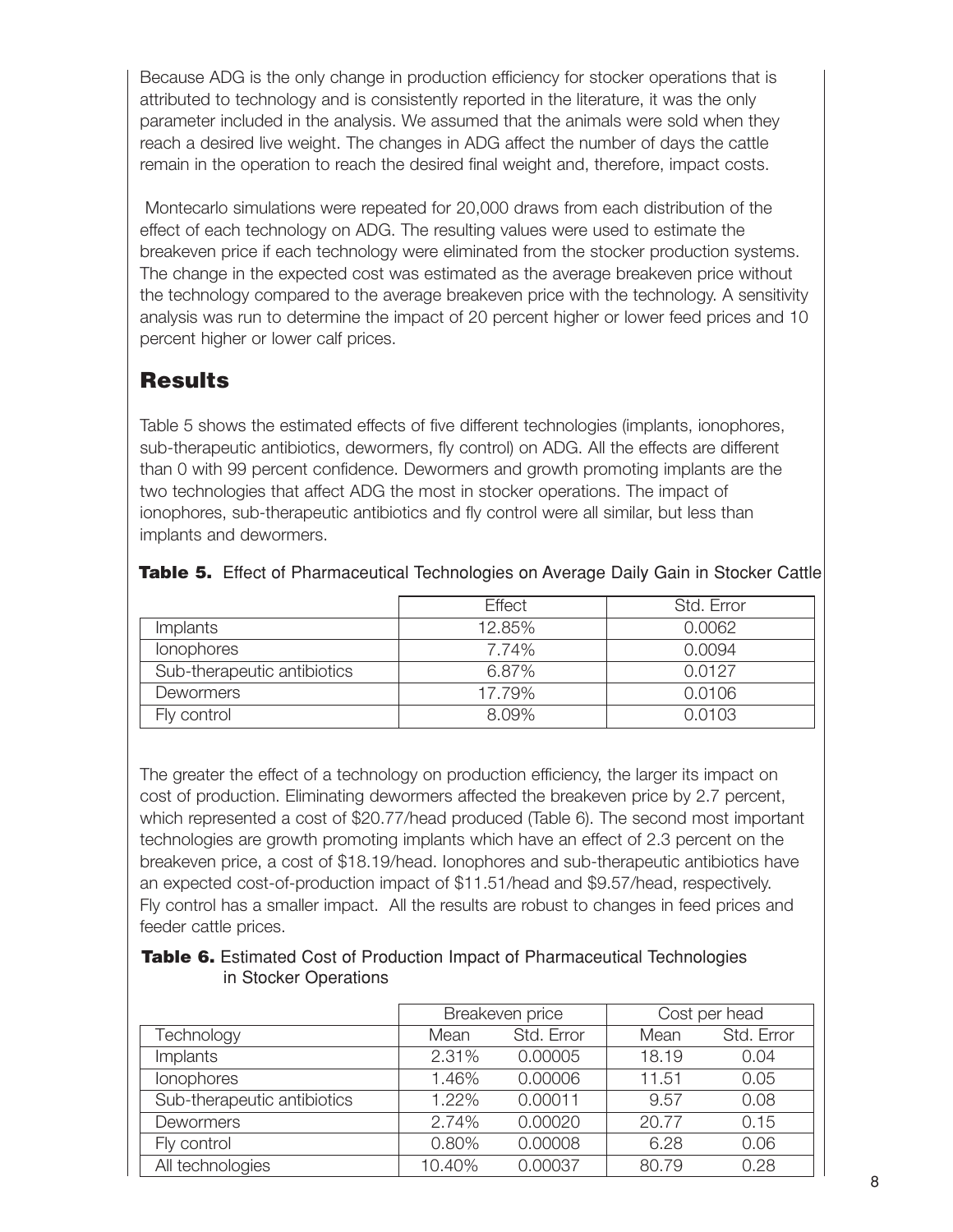Some literature indicates that the effects of growth promoting implants, ionophores and sub-therapeutic antibiotics are additive. We assumed that the dewormers and fly control effects are additive as well. Therefore, the effects of each technology from the Montecarlo simulations were added and the resulting values were used to estimate the breakeven price if these five groups of products were eliminated from the stocker production systems. The estimated impact of eliminating these five technologies on the breakeven price was 10.4 percent or \$80.79/head, and was significantly different than 0 with a 99 percent confidence.

The results are robust to changes in feed prices and calf prices (Table 7). As expected, efficiency and performance-enhancing technologies have a larger impact when feed prices are higher. The cost savings decreased when higher calf prices were compared to the base price of feed. Operating costs were then a smaller percentage of total costs.

|                     | Breakeven price |            |       | Cost per head |
|---------------------|-----------------|------------|-------|---------------|
|                     | Mean            | Std. Error | Mean  | Std. Error    |
| <b>Baseline</b>     | 10.40%          | 0.00037    | 80.79 | 0.28          |
| Feed price up 20%   | 11.22%          | 0.00079    | 87.19 | 0.60          |
| Feed price down 20% | 9.49%           | 0.00067    | 73.65 | 0.51          |
| Calf price up 10%   | 9.69%           | 0.00069    | 75.23 | 0.52          |
| Calf price down 10% | 11.18%          | 0.00079    | 86.83 | 0.60          |

#### **Table 7.** Sensitivity Analysis of Feed and Calf Prices when Eliminating All Pharmaceutical Technologies

# **Feedlot effects**

A single budget was used to evaluate the cost of eliminating pharmaceutical products in feedlot production systems. Representative feeder-cattle prices for each sex and weight range were developed based on the average of the monthly Auction Cattle Prices reported for Missouri, Kansas, Nebraska, South Dakota, North Dakota, Texas and Oklahoma for the year 2005 as reported by the USDA Agricultural Marketing Service. The monthly average of 2005 fed-cattle price for interior Iowa and Southern Minnesota (USDA, Agriculture Marketing Service) was used as the fed cattle price. The initial feed cost was estimated at \$0.038/lb., representative of prices in 2005. The labor cost was estimated at \$27/head. Veterinary services and health product costs were estimated at \$10/head. Additional cost for the pharmaceutical technologies was not included in the analysis, nor was this budget item changed when the technologies were removed.

Literature research was done to find the expected value and the distribution of the effect of growth promoting implants on ADG and FTG (expressed as lbs feed/ lbs gained). Research on the impact of pharmaceutical technologies is typically reported separately for steers and heifers. This analysis modeled each technology for both sexes, but combined the results into a single, weighted average feedlot effect across both steers and heifers based on the share of steers (63.5 percent) and heifers (36.5 percent) slaughtered in 2005 and 2006. A sensitivity analysis was run by moving the feed prices up and down 20 percent and the feeder cattle price up and down 10 percent.

Guiroy et al. (2002) found that for the same empty body fat (28 percent) at slaughter, the final weight at slaughter is higher for implanted animals than for non-implanted ones, with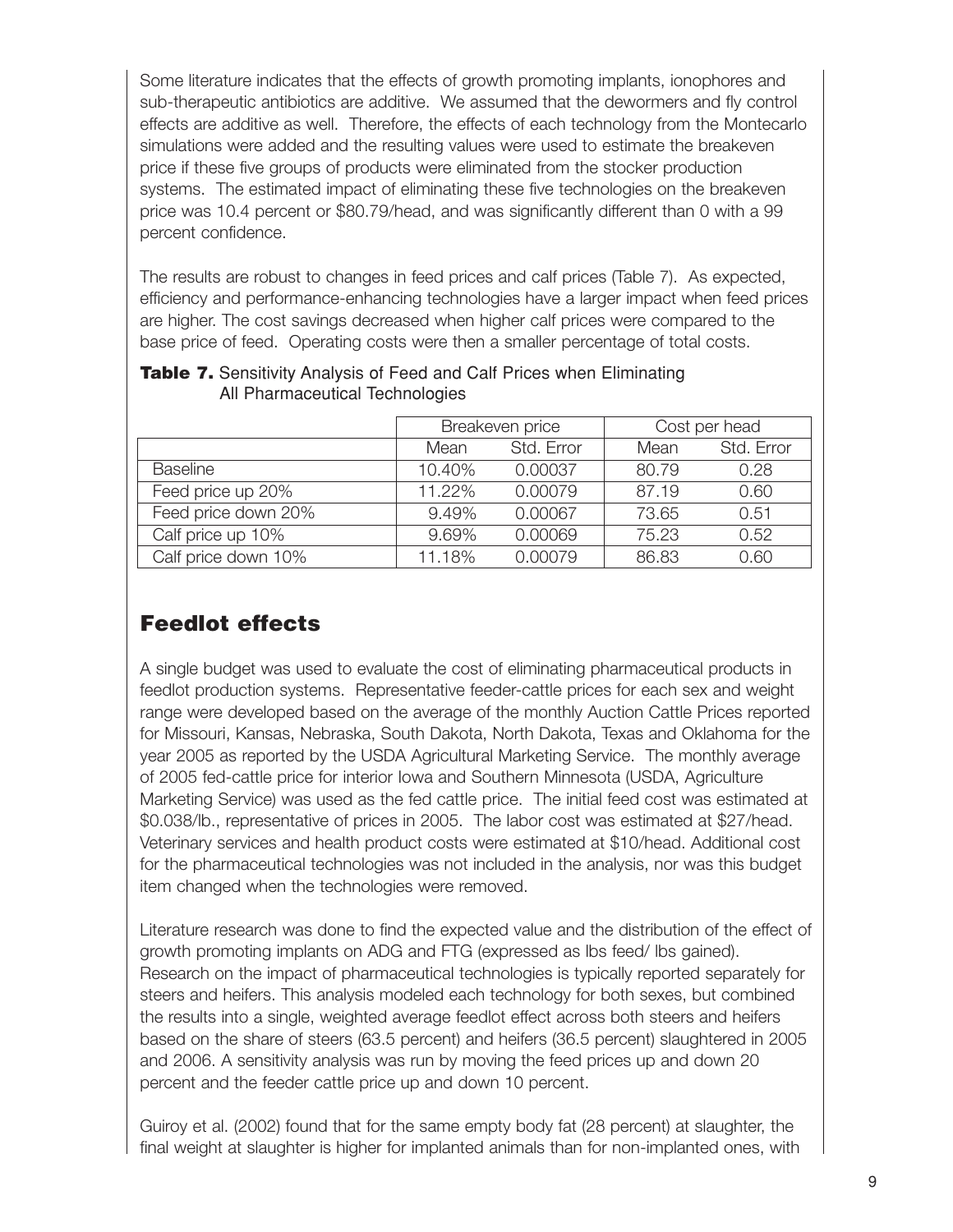the incremental gain depending on the anabolic dose used. We used their results to estimate the increase in final weight needed to reach the same empty body fat, i.e., the same approximate quality and yield grade, with or without implants. The procedure generated 1,000 observations of the effects on final weight and the estimated average increase in weight for each of the groups (four groups in steers and two groups in heifers). Perry et al. (1991) analyzed the effect of trenbolone acetate and estradiol implants on beef steers and the results show little effect on yield when the animals were fed to reach the same final marbling score. Therefore, no changes in marbling and yield grade distributions are included in this analysis.

Montecarlo simulations were run to get 20,000 draws from each distribution to measure the effect of pharmaceutical technologies on ADG, FTG and final weight. The rank correlations between ADG and FTG and between ADG and final weight were included in the simulations. Final weight is impacted by implants and beta-agonists, while the remaining technologies affect only days on feed. The resulting values were used to estimate the breakeven selling price if these technologies were eliminated from feedlot production systems. The change in the expected cost-per-head was estimated as the average breakeven price without technologies over the average breakeven price with technologies. Table 8 summarizes the average impact and the standard error.

|                   | ADG.   |            | FTG.          | Rank       |             |
|-------------------|--------|------------|---------------|------------|-------------|
|                   | Effect | Std. Error | <b>Effect</b> | Std. Error | Correlation |
| Implants          | 14.13% | 0.0021     | $-8.79%$      | 0.0014     | $-0.6940$   |
| <b>lonophores</b> | 2.90%  | 0.0030     | $-3.55\%$     | 0.0022     | $-0.6893$   |
| Antibiotics       | 3.37%  | 0.0037     | $-2.69%$      | 0.0008     | $-0.5728$   |
| Beta-agonists     | 14.04% | 0.0053     | $-12.59%$     | 0.0011     | $-0.9679$   |
| Dewormers         | 5.59%  | 0.0159     | $-3.91%$      | 0.0000     | $-0.9273$   |

#### **Table 8.** The estimated Impact on Average Daily Gain and Feed to Gain from Eliminating Pharmaceutical Technologies from Beef Feedlots

From the literature reviewed and the simulation procedure outlined, we estimated that the growth promoting implants and beta-agonists have the largest increase on ADG and FTG. Implants resulted in an increase of ADG by 14.1 percent and a decrease of the FTG by 8.8 percent. The rank correlation is -0.694 between the increase the ADG and the decrease the FTG. Beta-agonists have an ADG effect similar to implants, but a larger FTG impact. Dewormers, sub-therapeutic antibiotics and ionophores had a lesser, but still statistically significant impact on costs. Dewormers improved ADG 5.6 percent and reduced FTG 3.9 percent. Sub-therapeutic antibiotics and ionophores improved ADG approximately 3 percent and reduced FTG approximately 3 percent.

The simulations of the individual technologies were used in the budget model to estimate the impact on the cost of production. Table 9 reports the percentage change in selling price needed to break even and the cost-per-head increase in production cost in the feedlot if these pharmaceutical technologies were eliminated. Of the technologies considered, implants have the largest cost savings effect with a savings of 6.5 percent or \$68/head — savings that would be lost if these technologies were eliminated. Dewormers generated the second largest cost savings. Ionophores and beta-agonists reduce costs approximately \$12-13 per head or about 1.2 percent. The impact of beta-agonists is smaller than reported in the table above because they are used for a relatively few days at the end of the feeding period. Sub-therapeutic antibiotics have an important, but smaller cost reduction.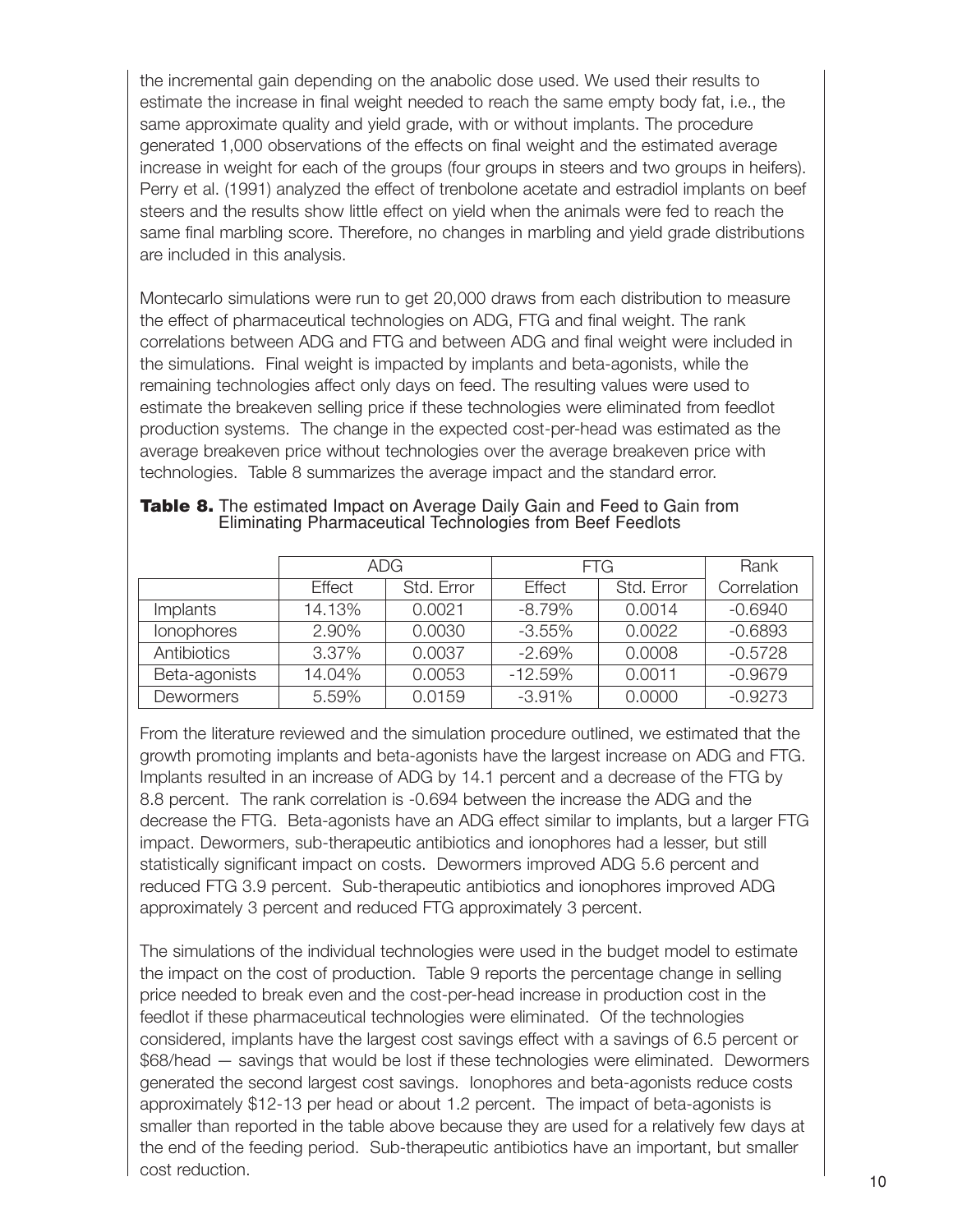|                                  | Breakeven price |            |        | Cost per head |
|----------------------------------|-----------------|------------|--------|---------------|
| Technology                       | Mean            | Std. Error | Mean   | Std. Error    |
| <b>Growth Promoting Implants</b> | 6.52%           | 0.00063    | 68.59  | 0.67          |
| <b>lonophores</b>                | 1.18%           | 0.00002    | 12.43  | 0.03          |
| Sub-therapeutic Antibiotics      | 0.56%           | 0.00002    | 5.86   | 0.02          |
| Beta-Agonists                    | 1.24%           | 0.00001    | 13.02  | 0.01          |
| Dewormers                        | 2.11%           | 0.00002    | 22.16  | 0.02          |
| All technologies                 | 11.99%          | 0.00064    | 126.09 | 0.67          |

#### **Table 9.** Percentage and Dollar per Head Change in Cost of Production Resulting from Elimination of Pharmaceutical Technologies

The final line of Table 9 reports the effect of simulating these technologies in combination, rather than individually. Some literature reports that the effects of growth promoting implants, ionophores and sub-therapeutic antibiotics are additive. Therefore, the effects of each one from the Montecarlo simulations were added and the resulting values were used to estimate the breakeven price if these five groups of products were eliminated from the feedlot production systems. These results reflect a small degree of additive effect. The sum of the individual technologies reduces cost-per-head an estimated \$122.06/head, compared to the \$126.09/head savings when simulated together.

The results of the combined technologies simulations were evaluated under higher and lower feed and feeder cattle prices (Table 10). As expected, the pharmaceutical technologies that improve ADG and FTG produce greater cost savings and are more important when feeder prices are higher.

|                     | Breakeven price<br>Std. Error<br>Mean |         |        | Cost per head |
|---------------------|---------------------------------------|---------|--------|---------------|
|                     |                                       |         | Mean   | Std. Error    |
| <b>Baseline</b>     | 11.99%                                | 0.00064 | 126.09 | 0.67          |
| Feed price up 20%   | 12.28%                                | 0.00059 | 132.96 | 0.64          |
| Feed price down 20% | 11.69%                                | 0.00069 | 119.22 | 0.71          |
| Calf price up 10%   | 11.75%                                | 0.00066 | 133.11 | 0.75          |
| Calf price down 10% | 12.28%                                | 0.00061 | 119.07 | 0.60          |

#### **Table 10.** Sensitivity of Cost of Production Results to Changes in Feed and Feeder Cattle Prices Elimination of Pharmaceutical Technologies

### **Across all segments**

The effects of pharmaceutical technologies for each segment were combined and weighted by region and adoption rate. For that purpose, the cow-calf effects in the different regions were weighted by the percentage of total calves produced in each area. A similar procedure was followed for the stocker operations.

When the adoption rate of each technology was included in the analysis, eliminating the dewormers in the entire production chain impacted the breakeven prices by 19 percent, which represents a cost of nearly \$190/head produced. Eliminating growth promoting implants from the entire production chain impacted breakeven prices by over 7 percent, which represents a cost of \$71.28/head produced. The estimated increase in breakeven selling price if all the technologies studied were eliminated from the entire chain was 36.6 percent, which represents a cost of \$365.65/head produced.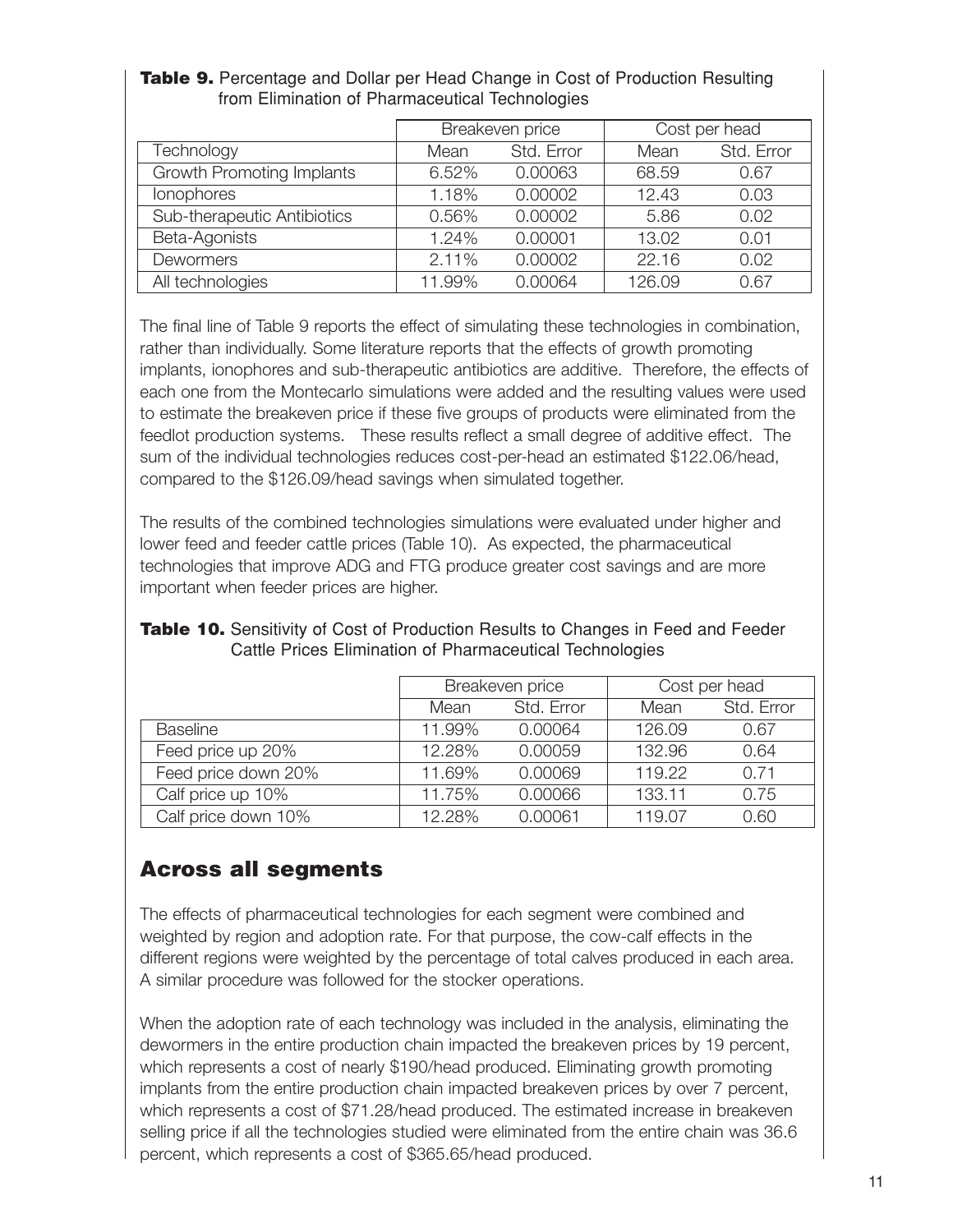| <b>Table 11.</b> Impact on Estimated Breakeven Selling Price and Cost per Head from |  |
|-------------------------------------------------------------------------------------|--|
| Eliminating Pharmaceutical Technologies Throughout the Beef Industry                |  |

|                           | Breakeven price |            | Cost per head |            |
|---------------------------|-----------------|------------|---------------|------------|
| Technology                | Mean            | Std. Frror | Mean          | Std. Error |
| Growth Promoting Implants | 7.14%           | 0.00049    | 71.28         | 0.49       |
| <b>Dewormers</b>          | $19.02\%$       | 0.00071    | 189.81        | O 71       |
| All technologies          | 36.63%          | 0.00134    | 365.65        | 1.33       |

Since the adoption rate of the technologies is relatively high, it is important to account for the existing use of technologies before estimating the cost of eliminating them. The estimated impact of banning pharmaceutical technologies is significant, but the fully integrated industry impact is less than the sum of the individual segments listed above, which do not reflect the adoption rate.

### **Market Implications**

The combined impact of pharmaceutical technologies on cost of production was integrated across the three production sectors. The results are additive and, in fact, show a complementary effect as healthy animals are better able to use other inputs efficiently. The results were weighted by a reported adoption rate of technologies in each segment. For example, nearly 95 percent of feedlots use technologies, but only 74 percent of beef cowherds use dewormers. As a result, elimination of pharmaceutical technologies would not impact 26 percent of beef cowherds.

The impact of eliminating pharmaceutical technologies on cost of production and overall beef production was run as a scenario through the FAPRI model of U.S. agriculture. FAPRI uses comprehensive data and computer modeling systems to analyze the complex economic interrelationships of the food and agriculture industries. FAPRI prepares baseline projections each year for the U.S. agricultural sector and international commodity markets. These multi-year projections provide a starting point for evaluating and comparing scenarios involving macroeconomic, policy, weather and technology variables. These projections are intended for use by farmers, government agencies, agribusinesses and others who do medium-range and long-term planning. The analysis compares a ban on pharmaceutical technologies to the current baseline with existing technologies and holds other factors constant. The underlying assumption is that the ban on pharmaceutical technologies, while significant to the beef sector, is not large enough to impact the macro economy, corn or other input markets. It does include the market interactions with pork and poultry markets and beef trade.

A summary of the results, assuming that a ban on pharmaceutical technologies was implemented in 2000, is shown in Table 12. The table represents 2005 five years after the ban was initiated, and most of the adjustment has occurred. It also shows the percent change and the difference from the baseline in two scenarios, with and without pharmaceutical technologies. The change and difference are based on a three-year average in years 4-6 after the ban rather than only one year.

The technology impact on production efficiency described earlier was incorporated into the FAPRI model. The results indicate that the U.S. beef market would adjust to a new equilibrium without pharmaceutical technologies as a smaller industry with higher beef and cattle prices. The model estimated that the number of beef cows is unchanged, but there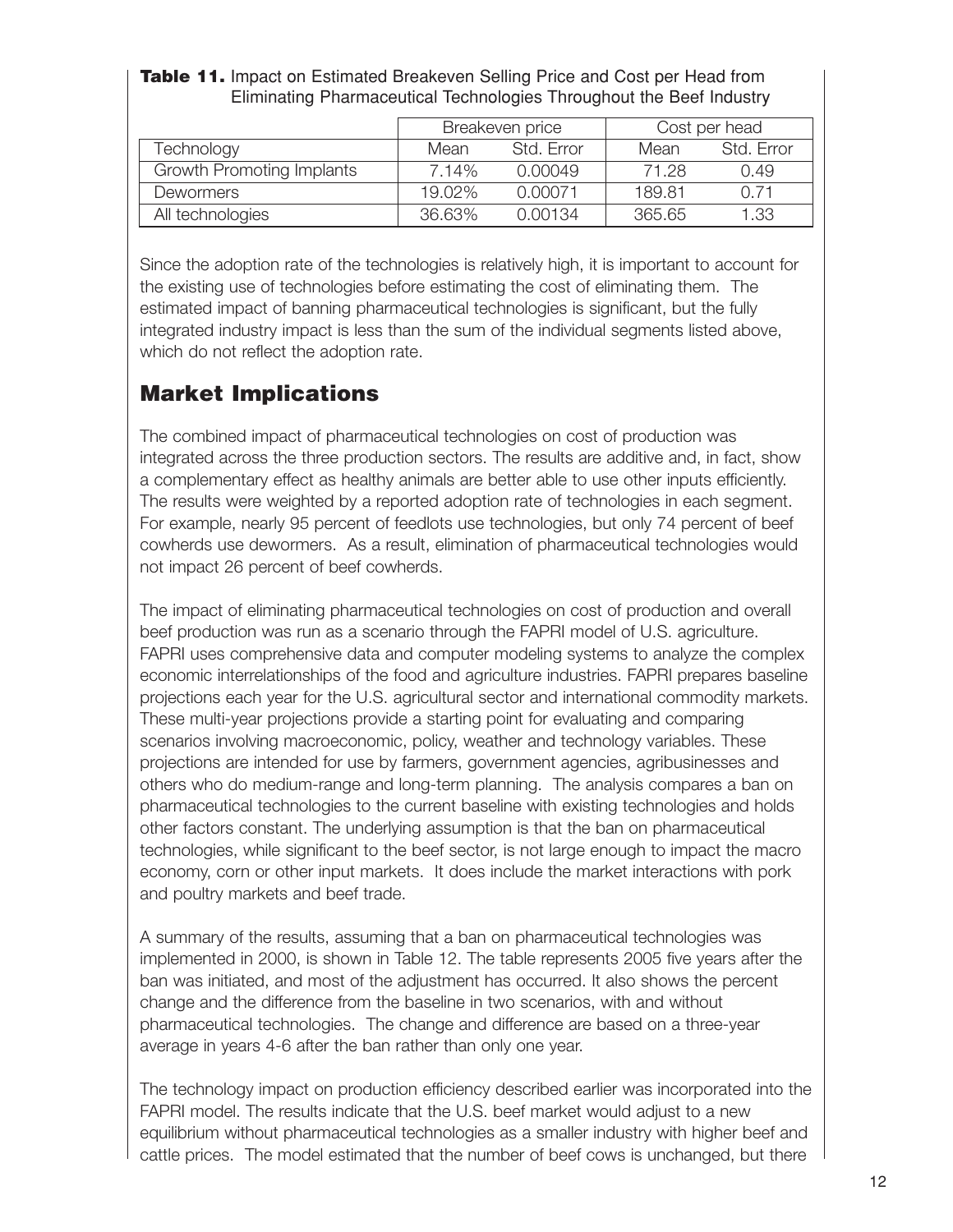are 14 percent fewer calves weaned and carcass weights decline, reducing beef production 18 percent or 4.5 billion pounds annually. There are fewer total cattle, fewer cattle on feed and fewer cattle slaughtered. Net imports of beef would increase dramatically: 180 percent or nearly 2.2 billion pounds. Consumers would eat less of a higher-priced product. Domestic per capita beef consumption would decline 8.5 percent while retail prices would increase 13 percent.

|                                                         | Values after 5 Years |                       | Average Years 4, 5, 6 |                   |  |  |  |
|---------------------------------------------------------|----------------------|-----------------------|-----------------------|-------------------|--|--|--|
| Inventory (Million Head)                                | With<br>Technology   | Without<br>Technology | Percent<br>Change     | <b>Difference</b> |  |  |  |
| Beef Cows, Jan 1                                        | 32.9                 | 33.0                  | 0.2%                  | 0.1               |  |  |  |
| <b>Total Calf Crop</b>                                  | 37.8                 | 32.5                  | $-14.1%$              | $-5.3$            |  |  |  |
| Steer and Heifer Slaughter                              | 27.2                 | 22.6                  | $-16.5%$              | $-4.5$            |  |  |  |
| Cattle and Calves, Jan 1                                | 95.4                 | 83.7                  | $-12.2%$              | $-11.7$           |  |  |  |
| Cattle on Feed, Jan 1                                   | 13.7                 | 11.4                  | $-16.9%$              | $-2.3$            |  |  |  |
| Beef Supply and Use (Million Lbs)                       |                      |                       |                       |                   |  |  |  |
| Production                                              | 24,784               | 20,225                | $-18.1%$              | $-4545.6$         |  |  |  |
| Net Imports                                             | 2,901                | 5,123                 | 180.7%                | 2180.1            |  |  |  |
| Retail Consumption (lbs)                                | 65.4                 | 59.9                  | $-8.5%$               | $-5.6$            |  |  |  |
| Prices and Returns (S/cwt)                              |                      |                       |                       |                   |  |  |  |
| Nebraska 11-13 cwt Steers                               | 87.28                | 104.94                | 20.2%                 | 17.33             |  |  |  |
| OKC 6-6.5 cwt Steers                                    | 120.02               | 147.48                | 22.8%                 | 26.52             |  |  |  |
| Utility Cows, Sioux Falls                               | 54.36                | 67.72                 | 25.3%                 | 13.09             |  |  |  |
| Retail Beef (\$/Lbs)                                    | 4.09                 | 4.63                  | 13.1%                 | 0.53              |  |  |  |
| Cow-calf Returns (\$/cow)                               |                      |                       |                       |                   |  |  |  |
| Receipts                                                | 584.51               | 627.28                | 7.0%                  | 40.77             |  |  |  |
| <b>Expenses</b>                                         | 446.17               | 491.29                | 10.1%                 | 45.94             |  |  |  |
| <b>Net Returns</b>                                      | 138.34               | 135.99                | $-7.9%$               | $-5.17$           |  |  |  |
| Source: Food and Agricultural Policy Research Institute |                      |                       |                       |                   |  |  |  |

#### **Table 12.** Summary of Model of U.S. Beef Sector With and Without Pharmaceutical Technologies for 2005, Five Years After Ban Initiated in 2000

Cattle prices would increase along with retail prices. Nebraska fed-cattle prices would increase 20 percent or more than \$17/cwt without the technologies. However, slaughter weight is reduced and decreased FTG efficiency would mean feedlots could not bid as aggressively for feeder cattle. Feeder cattle prices would increase 23 percent or approximately \$26/cwt for Oklahoma City 600-650 pound steers, but not as much they would if feedlots had better efficiency. Cull-cow prices would increase \$13/cwt.

However, the higher feeder cattle and cull-cow prices would only partially offset the higher cowherd cost due to the reduced weaning rate. Cowherd returns were very good in 2005 and are projected to decline in the years ahead under either scenario. In the end, cowherd returns are modestly lower, approximately 8 percent or \$5 per head, without the use of pharmaceutical technologies. Thus, the industry would reach a new equilibrium with cowcalf returns lower than before the ban on technologies. The overall beef industry would be smaller with fewer cattle on feed, reduced slaughter and more beef imports.

A smaller, higher cost beef industry would be beneficial for competing meats. Pork and broiler production would both be expected to increase 1.4 percent in response to restrictions on beef technologies. Pork and broiler meat exports would increase over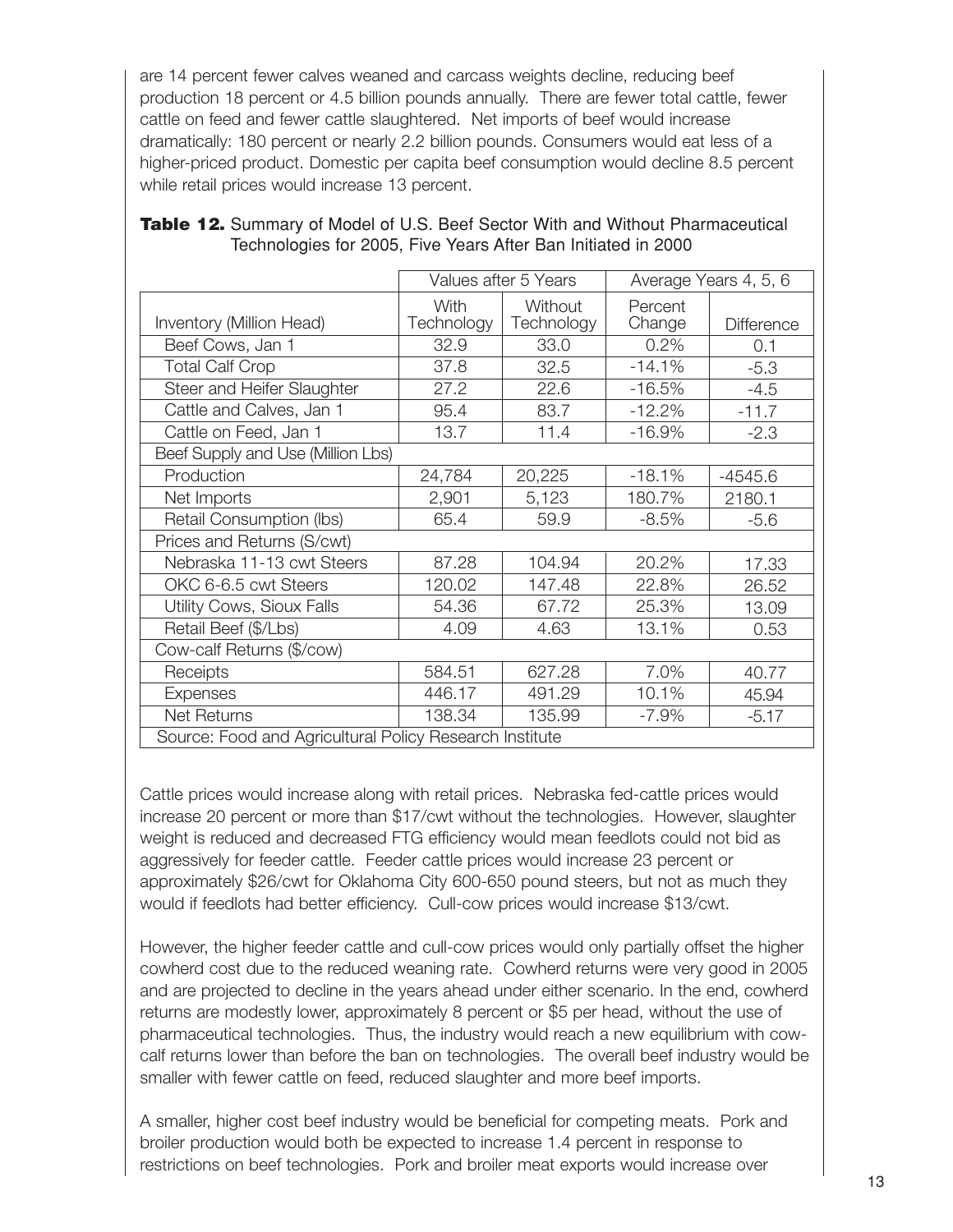6 percent and per capita consumption would increase 0.67 percent and 0.54 percent, respectively. In spite of the larger supply, retail prices of pork and broilers would also increase because of higher retail beef prices. Thus, competing meat industries would benefit from restrictions on pharmaceutical use that would increase cost of production in the beef sector.

As with other technologies in agriculture, the benefit of pharmaceutical technologies accrues to consumers in the form of larger supplies at lower prices. Early adopters of technologies typically benefit from lower costs before the larger supplies that the technologies create result in lower prices. In the case of a ban on pharmaceutical technologies, the incentives are reversed. Producers want to be the last to quit using the cost-saving technologies, as their ban would result in higher prices due to higher costs of production and reduced supplies. While the surviving producers are expected to earn similar returns with or without these technologies, the industry would be smaller and there will be fewer producers.

#### **Summary**

Pharmaceutical technologies are widely used in the U.S. cattle industry and with good cause. They significantly reduce the cost of producing beef by improving the growth and efficiency of cattle production across all segments of the industry. Adoption rates vary across segments, but are quite high with over 95 percent of feedlot cattle using some or all of the technologies considered. Cowherds do not use implants and ionophores as regularly as do feedlots, but they have high adoption rates for parasite control.

While much of the discussion about technology use is focused on growth and efficiency in the feedlot sector, animal health and well-being are also important. This analysis found that parasite control in the cowherd has a significant impact on calf production and cost-ofproduction in the beef system. Growth, and efficiency-enhancing technologies in the feedlot also have a significant impact on cost of production. These technologies will be particularly important in a bioeconomy-era of higher feed costs.

This study incorporated research findings from over 170 trials using meta-analysis to evaluate the impact of individual pharmaceutical technologies on cattle performance and cost of production. Using 2005 prices and production levels at the farm/ranch level, cost savings created by the five pharmaceutical technologies evaluated was more than \$360/ head over the lifetime of the animal, after accounting for adoption rates. Fed-cattle selling prices would have to increase 36 percent to cover the increase in costs across all segments.

These efficiency and cost differences were incorporated into the FAPRI model of U.S. agriculture. The U.S. beef market would find a new equilibrium as a smaller industry with higher beef and cattle prices. There would be fewer total cattle, fewer cattle on feed and fewer cattle slaughtered. Beef production would fall 18 percent or 4.5 billion pounds annually. Net imports of beef would increase 180 percent or nearly 2.2 billion pounds per year. Per-capita consumption would decline 8.5 percent while retail prices would increase 13 percent. Pork and poultry would expand to fill this void in domestic and export markets. Cattle prices would increase along with retail prices. Nebraska fed-cattle prices would increase 20 percent, approximately \$17/cwt. Oklahoma City 600-650 pound steer prices would increase 23 percent or more than \$26/cwt and cull cow prices would  $\blacksquare$ increase as well, up \$13/cwt. 14